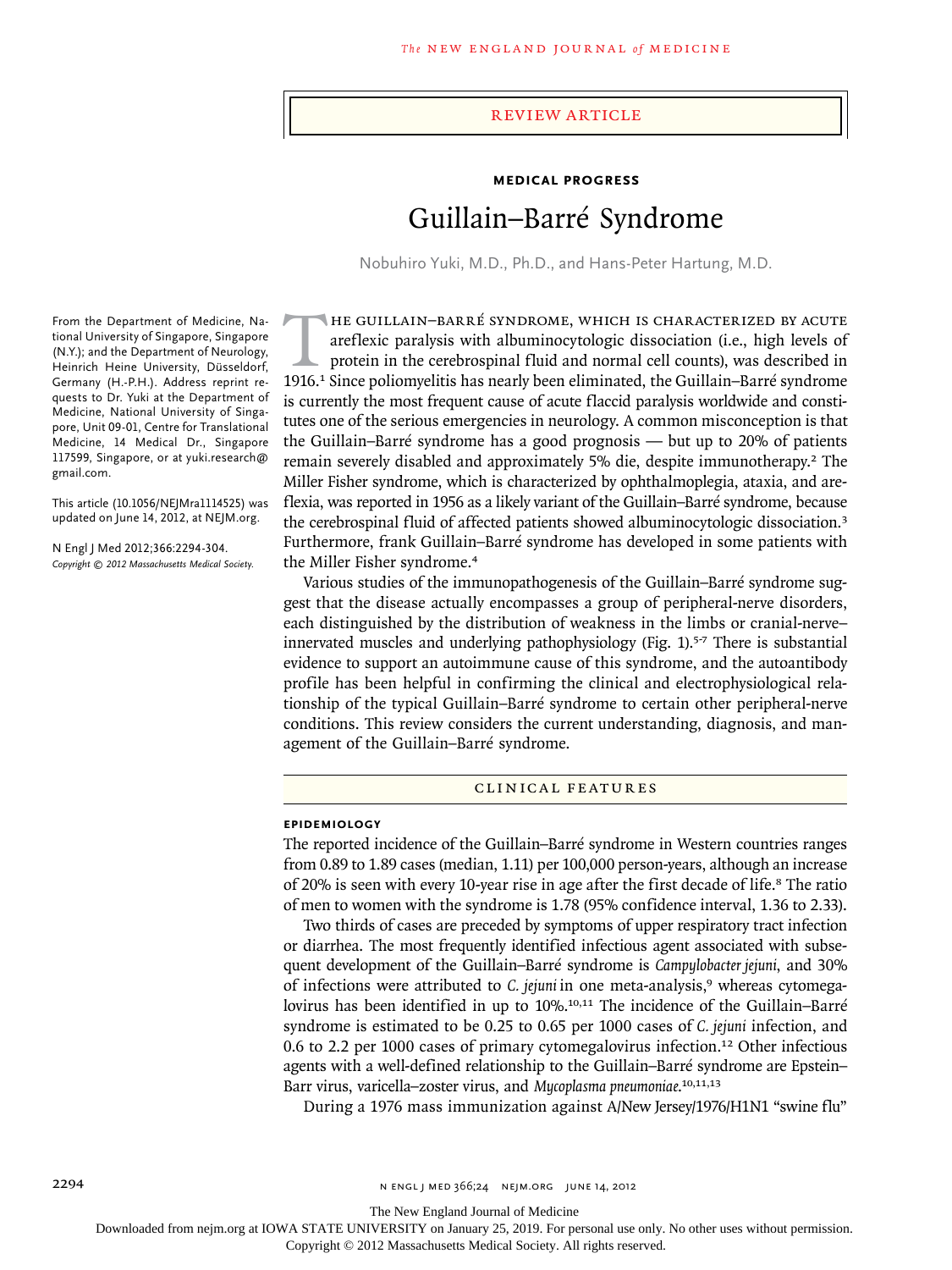| <b>Subtypes and variants</b>                                                             |                     | IgG autoantibodies to       |
|------------------------------------------------------------------------------------------|---------------------|-----------------------------|
| Guillain-Barré syndrome                                                                  |                     |                             |
| Acute inflammatory demyelinating polyneuropathy                                          |                     | None                        |
| Facial variant: Facial diplegia and paresthesia                                          |                     | None                        |
| Acute motor axonal neuropathy                                                            |                     | GM1, GD1a                   |
| More and less extensive forms                                                            |                     |                             |
| Acute motor-sensory axonal neuropathy                                                    |                     | GM1, GD1a                   |
| Acute motor-conduction-block neuropathy                                                  |                     | GM1, GD1a                   |
| Pharyngeal-cervical-brachial weakness                                                    |                     | GTla > GQ1b >> GD1a         |
|                                                                                          |                     |                             |
| Miller Fisher syndrome                                                                   |                     | GO1b, GT1a                  |
| Incomplete forms                                                                         |                     |                             |
| Acute ophthalmoparesis (without ataxia)                                                  |                     | GQ1b, GT1a                  |
| Acute ataxic neuropathy (without ophthalmoplegia)                                        |                     | GQ1b, GT1a                  |
| CNS variant: Bickerstaff's brain-stem encephalitis                                       |                     | GQ1b, GT1a                  |
|                                                                                          |                     |                             |
| Galactose<br>Glucose<br>N-Acetylgalactosamine<br>N-Acetylneuraminic acid<br>Cer Ceramide | Cer GM1<br>Cer GDla | Cer GT1a<br>Cer <b>GO1b</b> |

#### **Figure 1. Spectrum of Disorders in the Guillain–Barré Syndrome and Associated Antiganglioside Antibodies.**

IgG autoantibodies against GM1 or GD1a are strongly associated with acute motor axonal neuropathy, as well as the more extensive acute motor–sensory axonal neuropathy and the less extensive acute motor-conduction-block neuropathy. IgG anti-GQ1b antibodies, which cross-react with GT1a, are strongly associated with the Miller Fisher syndrome, its incomplete forms (acute ophthalmoparesis [without ataxia] and acute ataxic neuropathy [without ophthalmoplegia]), and its more extensive form, Bickerstaff's brain-stem encephalitis. Pharyngeal–cervical–brachial weakness is categorized as a localized form of acute motor axonal neuropathy or an extensive form of the Miller Fisher syndrome. Half of patients with pharyngeal–cervical–brachial weakness have IgG anti-GT1a antibodies, which often cross-react with GQ1b. IgG anti-GD1a antibodies have also been detected in a small percentage of patients. The anti-GQ1b antibody syndrome includes the Miller Fisher syndrome, acute ophthalmoparesis, acute ataxic neuropathy, Bickerstaff's brain-stem encephalitis, and pharyngeal–cervical–brachial weakness. The presence of clinical overlap also indicates that the Miller Fisher syndrome is part of a continuous spectrum with these conditions. Patients who have had the Guillain–Barré syndrome overlapped with the Miller Fisher syndrome or with its related conditions have IgG antibodies against GM1 or GD1a as well as against GQ1b or GT1a, supporting a link between acute motor axonal neuropathy and the anti-GQ1b antibody syndrome. CNS denotes central nervous system.

in the United States, people who received the vaccine were at increased risk for the development of the Guillain–Barré syndrome.14 Other seasonal influenza vaccines have not been associated with the same increase in risk. With the pandemic influenza A (H1N1) outbreak in 2009, there was great concern that vaccination against H1N1 might also trigger the Guillain–Barré syndrome, but that did not occur.<sup>15</sup>

## **DIAGNOSIS**

The first symptoms of the Guillain–Barré syndrome are numbness, paresthesia, weakness, pain in the limbs, or some combination of these symptoms. The main feature is progressive bilateral and relatively symmetric weakness of the limbs, and the weakness progresses over a period of 12 hours to 28 days before a plateau is reached.16 Patients typically have generalized hyporeflexia or areflexia.

n engl j med 366;24 nejm.org june 14, 2012 2295

The New England Journal of Medicine

Downloaded from nejm.org at IOWA STATE UNIVERSITY on January 25, 2019. For personal use only. No other uses without permission.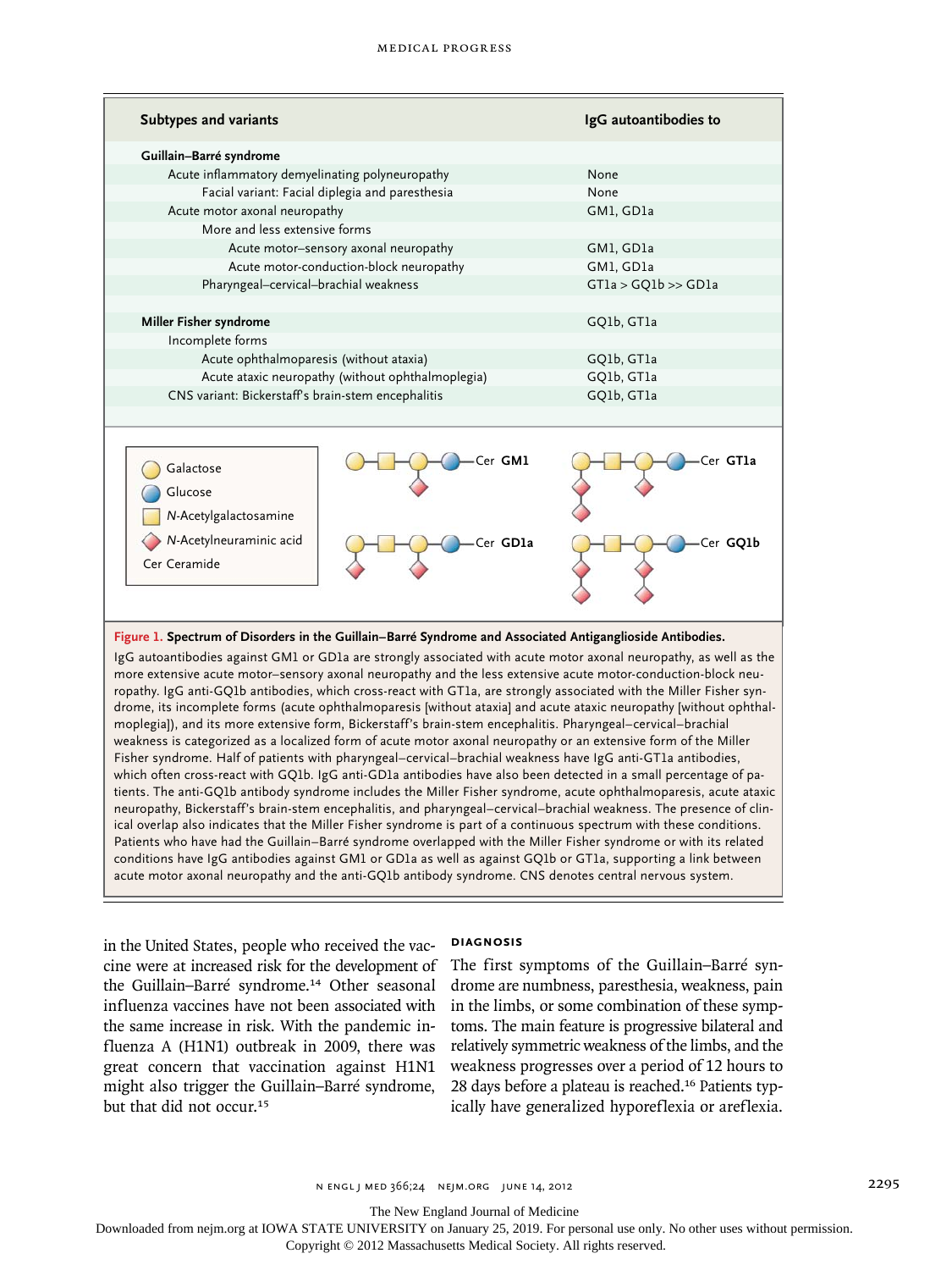A history of upper respiratory infectious symptoms or diarrhea 3 days to 6 weeks before the onset is not uncommon.

The differential diagnosis is wide, and detailed neurologic assessment localizes the disease to the peripheral nerves rather than to the brain stem, spinal cord, cauda equina, neuromuscular junction, or muscles. The presence of distal paresthesia increases the likelihood that the correct diagnosis is the Guillain–Barré syndrome. If sensory involvement is absent, disorders such as poliomyelitis, myasthenia gravis, electrolyte disturbance, botulism, or acute myopathy should be considered. Hypokalemia shares some features with the Guillain–Barré syndrome but is commonly overlooked in the differential diagnosis. In patients with acute myopathy, tendon jerks are preserved and serum creatine kinase levels are increased. If paralysis develops abruptly and urinary retention is prominent, magnetic resonance imaging of the spine should be considered, to rule out a compressive lesion.

Nerve-conduction studies help to confirm the presence, pattern, and severity of neuropathy. These studies are essential for research, given specific criteria for categorizing the diagnosis, $17$ but nerve-conduction studies are not obligatory for the recently proposed Brighton criteria for diagnosis, which were developed for use in resource-poor environments.<sup>16</sup> Once the diagnosis of an acute peripheral neuropathy is clear, the Guillain–Barré syndrome is the likely diagnosis in the majority of patients. However, clinicians should consider alternative causes, such as vasculitis, beriberi, porphyria, toxic neuropathy, Lyme disease, and diphtheria.

A lumbar puncture is usually performed in patients with suspected Guillain–Barré syndrome, primarily to rule out infectious diseases, such as Lyme disease, or malignant conditions, such as lymphoma. A common misconception holds that there should always be albuminocytologic dissociation. However, albuminocytologic dissociation is present in no more than 50% of patients with the Guillain–Barré syndrome during the first week of illness, although this percentage increases to 75% in the third week.18 Some patients with human immunodeficiency virus infection and the Guillain–Barré syndrome have pleocytosis.

The Guillain–Barré syndrome generally follows a monophasic course and typically does not recur,

but two or more episodes have been reported in 7% of patients.19 The mean interval between recurrences in these patients was 7 years. Although hyporeflexia or areflexia is a hallmark of the Guillain–Barré syndrome, 10% of patients have normal or brisk reflexes during the course of the illness. Thus, the possibility of the Guillain–Barré syndrome should not be excluded in a patient with normal or brisk reflexes if all other features are supportive of the diagnosis.<sup>20</sup> Clinical deterioration after initial improvement or stabilization with immunotherapy suggests that the treatment had a transient effect or that chronic inflammatory demyelinating polyneuropathy is present.<sup>21</sup>

# **NATURAL HISTORY AND PROGNOSTIC MODELS**

In the majority of patients, the Guillain–Barré syndrome continues to progress for up to 1 to 3 weeks after the onset of symptoms.22 Two thirds of patients are unable to walk independently when maximum weakness is reached.<sup>2</sup> Respiratory insufficiency occurs in 25% of patients, and major complications, including pneumonia, sepsis, pulmonary embolism, and gastrointestinal bleeding, develop in 60% of intubated patients.<sup>23</sup> Among severely affected patients, 20% remain unable to walk 6 months after the onset of symptoms. The variations in the rate and extent of recovery in the Guillain–Barré syndrome make prognostication difficult.

One clinical scoring system that has been developed uses the patient's age, the presence or absence of antecedent diarrhea, and disease severity to predict whether a patient will be able to walk independently at 1, 3, or 6 months (see the table in the Supplementary Appendix, available with the full text of this article at NEJM.org). $24,25$ Another prognostic scale uses the number of days between the onset of weakness and hospital admission, the presence or absence of facial or bulbar weakness, and the severity of the limb weakness to predict the likelihood that respiratory insufficiency will develop.26 Both scales, validated in their respective patient populations, can be useful in the care of patients with the Guillain–Barré syndrome.

## **DEMYELINATING AND AXONAL SUBTYPES**

The histologic features of the Guillain–Barré syndrome support a classification that includes demyelinating and axonal subtypes — acute inflammatory demyelinating polyneuropathy and

The New England Journal of Medicine

Downloaded from nejm.org at IOWA STATE UNIVERSITY on January 25, 2019. For personal use only. No other uses without permission.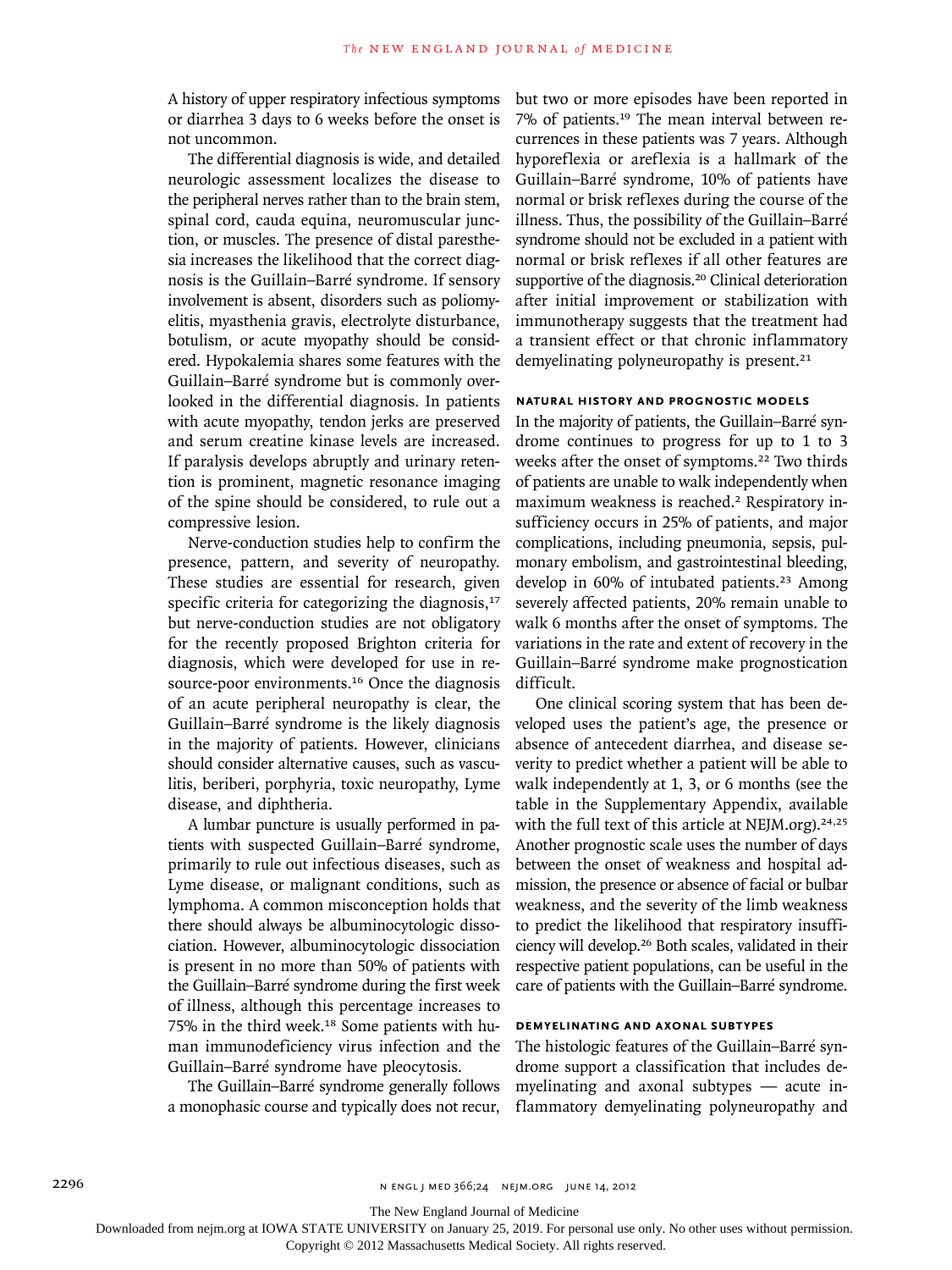acute motor axonal neuropathy.27,28 The classification is based on nerve-conduction studies (Fig. 1 in the Supplementary Appendix), $29,30$  and there is a notable difference in the geographic distribution of subtypes of the syndrome. In Europe and North America, the demyelinating Guillain–Barré syndrome accounts for up to 90% of cases,<sup>29</sup> whereas in China, Japan, Bangladesh, and Mexico, the frequency of the axonal Guillain–Barré syndrome ranges from 30% to 65% and the frequency of the demyelinating Guillain–Barré syndrome ranges from 22% to  $46\%$ .<sup>22,30-32</sup> In an Italian cohort, nerve-conduction studies overestimated the incidence of the demyelinating Guillain–Barré syndrome when the studies were performed early in the course of the disease, and subsequent nerveconduction studies in the same patients indicated a need for reclassification: the proportion of cases that were classified as the demyelinating subtype decreased from 67% to 58%, and the proportion classified as the axonal subtype increased from 18% to 38%.33 It is generally thought that test results obtained early in the course of illness may lead to misclassification of the subtype and that serial nerve-conduction studies are therefore important for accurate subtype classification (see the Supplementary Appendix).

In acute motor–sensory axonal neuropathy, there is clear involvement of the sensory fibers, but detailed studies have suggested that mild changes occur in the sensory nerves of some patients with acute motor axonal neuropathy.<sup>34</sup> Acute motor-conduction-block neuropathy is a mild form of acute motor axonal neuropathy but does not progress to axonal degeneration.<sup>35</sup>

There are localized forms of the Guillain–Barré syndrome that are distinguished by involvement of certain muscle groups or nerves. Facial diplegia with paresthesia is a localized form of the demyelinating Guillain–Barré syndrome,<sup>36</sup> whereas pharyngeal–cervical–brachial weakness, which is characterized by acute weakness of the oropharyngeal, neck, and shoulder muscles, represents a localized form of the axonal Guillain–Barré syndrome.37,38

## **THE MILLER FISHER SYNDROME**

The Miller Fisher syndrome appears to be more common among patients with the Guillain–Barré syndrome who live in eastern Asia than among those who live in other parts of the world, occurring in up to 20% of patients in Taiwan and 25% of patients in Japan.4,39 Most patients with the Miller Fisher syndrome have evidence of infection 1 to 3 weeks before the development of ophthalmoplegia or ataxia; in one study, 20% of patients had *C. jejuni* infection and 8% had *Haemophilus influenzae* infection.<sup>40</sup>

The presence of distal paresthesia is associated with the Miller Fisher syndrome. Careful clinical assessment and focused investigations such as brain imaging and electrophysiological examinations can rule out other conditions, such as brain-stem stroke, Wernicke's encephalopathy, myasthenia gravis, and botulism. The disease peaks at a median of 1 week, and improvement often starts at a median of 2 weeks.<sup>4</sup> Recovery from ataxia and recovery from ophthalmoplegia take a median of 1 and 3 months, respectively. By 6 months after the onset of neurologic symptoms, most patients have recovered from ataxia and ophthalmoplegia.

#### **PATHOGENESIS**

## **POSTMORTEM STUDIES AND CLINICOPATHOLOGICAL CORRELATION**

The classic pathological findings in acute inflammatory demyelinating polyneuropathy are inflammatory infiltrates (consisting mainly of T cells and macrophages) and areas of segmental demyelination, often associated with signs of secondary axonal degeneration, which can be detected in the spinal roots, as well as in the large and small motor and sensory nerves.<sup>27</sup> There is evidence of early complement activation, which is based on antibody binding to the outer surface of the Schwann cell and deposition of activated complement components; such complement activation appears to initiate the vesiculation of myelin (Fig. 2). $41$  Macrophage invasion is observed within 1 week after complement-mediated myelin damage occurs.

In acute motor axonal neuropathy, IgG and activated complement bind to the axolemma of motor fibers at the nodes of Ranvier, followed by formation of the membrane-attack complex.42 The resultant nodal lengthening is followed by axonal degeneration of motor fibers with neither lymphocytic inflammation nor demyelination.<sup>28,43</sup> There are autopsy reports indicating that the neurologic signs of the Miller Fisher syndrome overlap with those of the Guillain–Barré syndrome (oph-

n engl j med 366;24 nejm.org june 14, 2012 2297

The New England Journal of Medicine

Downloaded from nejm.org at IOWA STATE UNIVERSITY on January 25, 2019. For personal use only. No other uses without permission.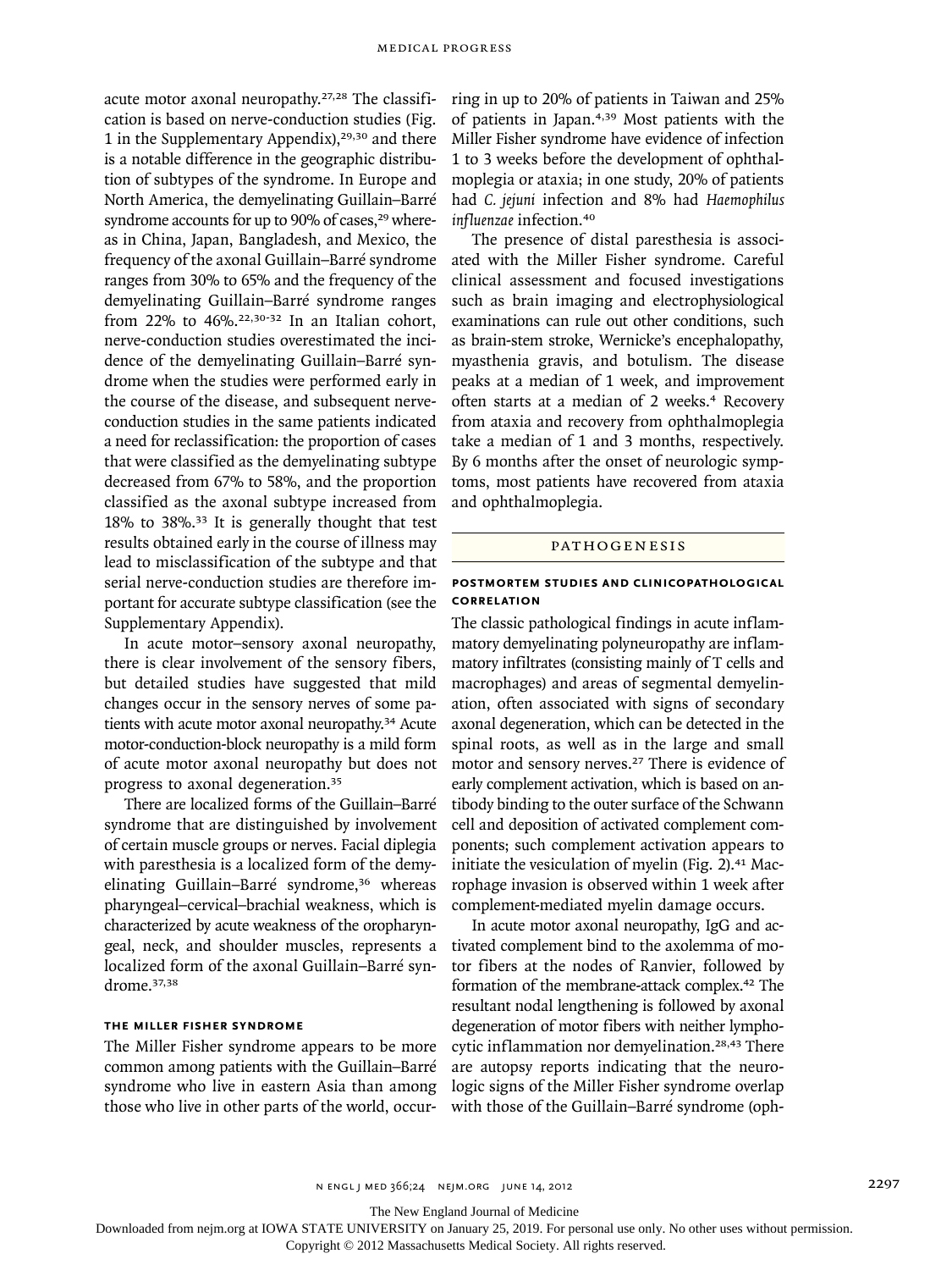

#### **Figure 2. Possible Immunopathogenesis of the Guillain–Barré Syndrome.**

Panel A shows the immunopathogenesis of acute inflammatory demyelinating polyneuropathy. Although autoantigens have yet to be unequivocally identified, autoantibodies may bind to myelin antigens and activate complement. This is followed by the formation of membrane-attack complex (MAC) on the outer surface of Schwann cells and the initiation of vesicular degeneration. Macrophages subsequently invade myelin and act as scavengers to remove myelin debris. Panel B shows the immunopathogenesis of acute motor axonal neuropathy. Myelinated axons are divided into four functional regions: the nodes of Ranvier, paranodes, juxtaparanodes, and internodes. Gangliosides GM1 and GD1a are strongly expressed at the nodes of Ranvier, where the voltage-gated sodium (Nav) channels are localized. Contactinassociated protein (Caspr) and voltage-gated potassium (Kv) channels are respectively present at the paranodes and juxtaparanodes. IgG anti-GM1 or anti-GD1a autoantibodies bind to the nodal axolemma, leading to MAC formation. This results in the disappearance of Nav clusters and the detachment of paranodal myelin, which can lead to nerve-conduction failure and muscle weakness. Axonal degeneration may follow at a later stage. Macrophages subsequently invade from the nodes into the periaxonal space, scavenging the injured axons.

thalmoplegia and ataxia in the former and sub-type from the axonal subtype of the Guillain– stantial limb weakness in the latter),<sup>44</sup> which Barré syndrome.<sup>41,42</sup> The pathological features suggests that the available immunohistochemi-of the "pure" Miller Fisher syndrome remain uncal and electron-microscopical studies do not certain because almost all patients eventually have accurately differentiate the demyelinating sub-a complete recovery and fatal cases are very rare.

The New England Journal of Medicine

Downloaded from nejm.org at IOWA STATE UNIVERSITY on January 25, 2019. For personal use only. No other uses without permission.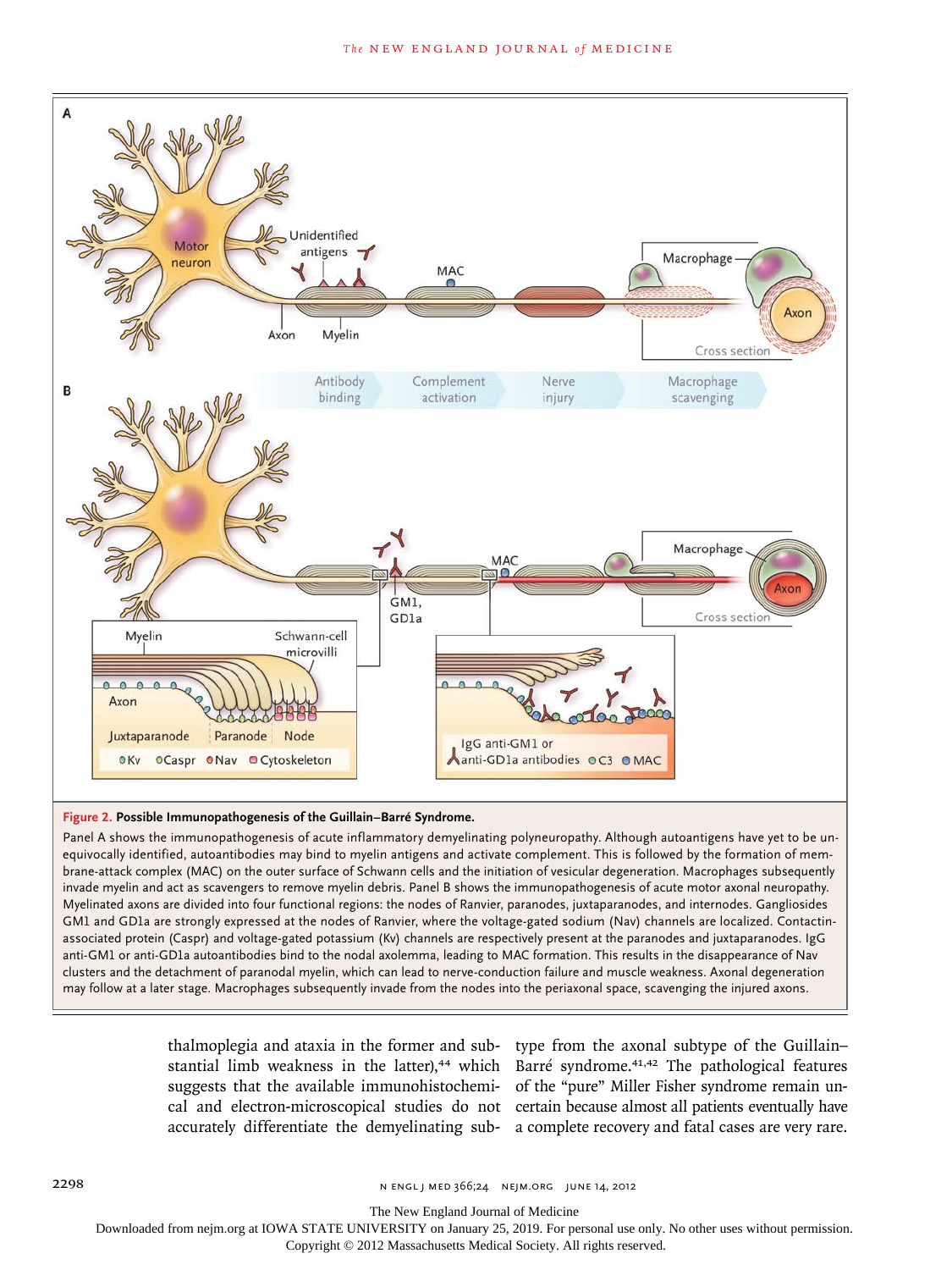## **ANTIGANGLIOSIDE ANTIBODIES**

Gangliosides, which are composed of a ceramide attached to one or more sugars (hexoses) and contain sialic acid (*N*-acetylneuraminic acid) linked to an oligosaccharide core, are important components of the peripheral nerves. Four gangliosides — GM1, GD1a, GT1a, and GQ1b — differ with regard to the number and position of their sialic acids, where M, D, T, and Q represent mono-, di-, tri-, and quadri-sialosyl groups (Fig. 1). IgG autoantibodies to GM1 and GD1a are associated with acute motor axonal neuropathy and its more extensive and less extensive subtypes, acute motor– sensory axonal neuropathy and acute motorconduction-block neuropathy, respectively, but not with acute inflammatory demyelinating polyneuropathy.5,34,35 Motor and sensory nerves express similar quantities of GM1 and GD1a, but their expression within various tissues may differ.45 This could explain the preferential motoraxon injury seen in acute motor axonal neuropathy.

IgG autoantibodies to GQ1b, which cross-react with GT1a, are strongly associated with the Miller Fisher syndrome, its incomplete forms (acute ophthalmoparesis and acute ataxic neuropathy), and its central nervous system variant, Bickerstaff's brain-stem encephalitis, which includes acute ophthalmoplegia, ataxia, and impaired consciousness after an infectious episode.6,7,46 Patients with pharyngeal–cervical–brachial weakness are more likely to have IgG anti-GT1a antibodies, which may cross-react with GQ1b; they are also less likely to have IgG anti-GD1a antibodies, which suggests a link to the axonal Guillain–Barré syndrome.<sup>37</sup>

The localization of these target ganglioside antigens has been associated with distinct clinical patterns of ophthalmoplegia, ataxia, and bulbar palsy. GQ1b is strongly expressed in the oculomotor, trochlear, and abducens nerves, as well as muscle spindles in the limbs.<sup>46,47</sup> The glossopharyngeal and vagus nerves strongly express GT1a and GQ1b, possibly accounting for dysphagia.<sup>48</sup>

In some situations, antibodies against complexes consisting of two different gangliosides, rather than antibodies against a single ganglioside, develop in patients with the Guillain–Barré syndrome, suggesting specific recognition of a new conformational epitope formed by these glycolipids (see the Supplementary Appendix).<sup>49</sup>

## **MOLECULAR MIMICRY**

Some evidence supports the presence of molecular mimicry between gangliosides and antecedent infectious agents in patients with the Guillain– Barré syndrome and those with the Miller Fisher syndrome. Lipooligosaccharide is a major component of the outer membrane of *C. jejuni*. Studies have shown that bacterial isolates from patients with the Guillain–Barré syndrome bear GM1-like or GD1a-like lipooligosaccharide, and those from patients with the Miller Fisher syndrome have lipooligosaccharides mimicking GQ1b (Fig. 2 in the Supplementary Appendix).40,50 In another study, an *H. influenzae* isolate from a patient with the Miller Fisher syndrome also carried a GQ1bmimicking lipooligosaccharide.<sup>51</sup>

## **ANIMAL MODELS**

Experimental autoimmune neuritis, which can be induced by immunization with peripheral-nerve proteins or transferred to animals by T cells sensitized to these proteins, resembles the demyelinating Guillain–Barré syndrome clinically and pathologically.52 However, evidence in support of the concept that such autoreactive T-cell or autoantibody responses occur in a sizable proportion of patients is lacking, suggesting that experimental autoimmune neuritis is not a valid model of the Guillain–Barré syndrome.

A rabbit model of the axonal Guillain–Barré syndrome produced by sensitization with GM1 or GM1-like lipooligosaccharides of *C. jejuni* from patients with the disorder supports the role of molecular mimicry in the pathogenesis of this disease.53,54 In the rabbit model, anti-GM1 antibodies bound to nodes and activated complement, resulting in the formation of a membraneattack complex at the anterior roots of the spinal nerve, which was followed by the disappearance of the sodium-channel cluster (Fig. 3 in the Supplementary Appendix). Such a constellation of abnormalities might induce nerve-conduction failure and muscle weakness. Axonal degeneration occurred at a later stage in this model.

In a murine model, the passive transfer of anti-GM1 or anti-GD1a antibodies produced a replica of the axonal Guillain–Barré syndrome in the presence of human complement, providing supportive evidence of the pathogenic roles of antiganglioside antibodies and complement in the development of the axonal Guillain–Barré syndrome.55,56 Eculizumab, a human monoclo-

The New England Journal of Medicine

Downloaded from nejm.org at IOWA STATE UNIVERSITY on January 25, 2019. For personal use only. No other uses without permission.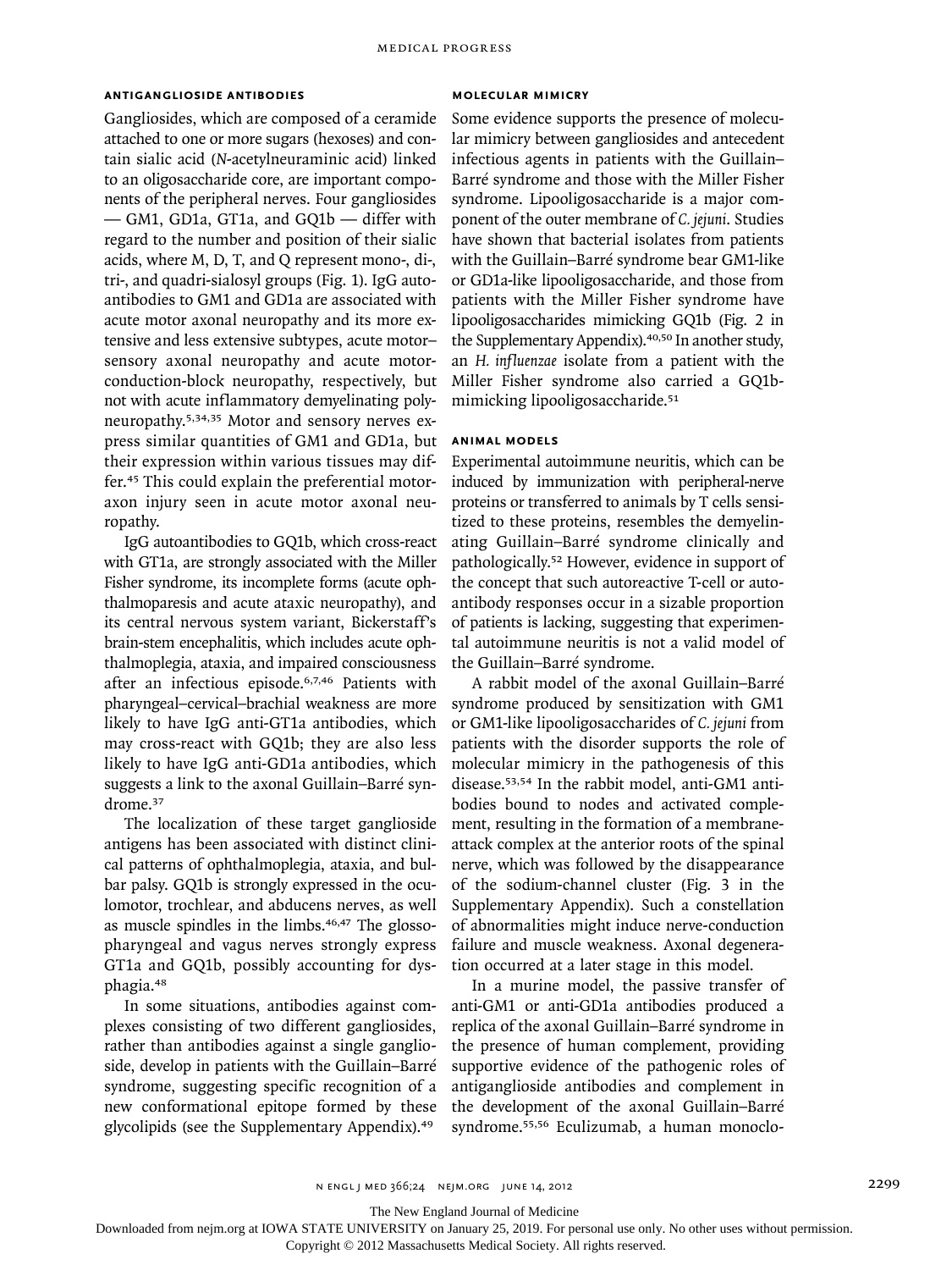nal antibody that binds to and blocks cleavage of the complement component C5, prevented dysfunction and structural nerve damage in the murine model.<sup>57</sup>

The presence of anti-GM1 or anti-GD1a antibodies impeded axonal regeneration after peripheral-nerve injury in a murine model,<sup>45</sup> and erythropoietin, which is used to treat anemia in chronic kidney disease, enhanced nerve regeneration.<sup>58</sup> The activation of RhoA and Rho kinase appears to prevent neurite outgrowth induced by anti-GM1 or anti-GD1a antibodies.<sup>59</sup> An inhibitor of Rho kinase, fasudil, which has been used in the prevention of cerebral vasospasm in patients with subarachnoid hemorrhage, has shown therapeutic effects in experimental autoimmune neuritis.<sup>60</sup>

## **ASSOCIATED INFECTIOUS DISEASES**

Infection with cytomegalovirus or Epstein–Barr virus is associated with the demyelinating Guillain– Barré syndrome, whereas *C. jejuni* infection is associated with the axonal Guillain–Barré syndrome and with the Miller Fisher syndrome.10,40,61,62 The pathogenesis of the demyelinating Guillain– Barré syndrome has yet to be clarified, despite the documentation of characteristic histologic changes.27,41 In contrast, our understanding of the underlying pathogenesis of the axonal Guillain–Barré

#### **Table 1. Management of the Guillain–Barré Syndrome.**

#### **Monitoring of cardiac and pulmonary dysfunction**

Electrocardiography, blood pressure, pulse oximetry for oxyhemoglobin saturation, vital capacity, and swallowing should be regularly monitored in patients who have severe disease, with checks every 2–4 hr if the disease is progressing and every  $6-12$  hr if it is stable.<sup>63</sup>

Insertion of a temporary cardiac pacemaker, use of a mechanical ventilator, and placement of a nasogastric tube should be performed on the basis of the monitoring results.

#### **Prevention of pulmonary embolism**

Prophylactic use of subcutaneous heparin and compression stockings is recommended for adult patients who cannot walk.

#### **Immunotherapy**

- Intravenous immune globulin or plasma exchange should be administered in patients who are not able to walk unaided.
- In patients whose status deteriorates after initial improvement or stabilization, retreatment with either form of immunotherapy can be considered. However, plasma exchange should not be performed in patients already treated with immune globulin because it would wash out the immune globulin still present in the blood. Also, immune globulin should not be used in patients already treated with plasma exchange because this sequence of treatments is not significantly better than plasma exchange alone.<sup>64</sup>

syndrome and the Miller Fisher syndrome has been, in part, elucidated.

Infection by *C. jejuni* carrying GM1-like or GD1a-like lipooligosaccharide induces anti-GM1 or anti-GD1a antibodies in some patients. These autoantibodies bind to GM1 or GD1a expressed on the motor nerves of the limbs, resulting in the axonal Guillain–Barré syndrome (Fig. 2 in the Supplementary Appendix). In contrast, infection by *C. jejuni* bearing GQ1b-mimicking lipooligosaccharide elicits the generation of anti-GQ1b antibodies. The autoantibodies, on binding to GQ1b expressed in the oculomotor nerves and muscle spindles, may cause the Miller Fisher syndrome.

## **TREATMENT**

#### **GENERAL CARE**

Even in developed countries, 5% of patients with the Guillain–Barré syndrome die from medical complications such as sepsis, pulmonary emboli, or unexplained cardiac arrest, perhaps related to dysautonomia.23 Thus, management requires measures for the early detection of such complications (Table 1).<sup>63</sup> Ideally, all patients should remain under hospital observation until it has been established that there is no evidence of clinical progression.<sup>65</sup> Whenever feasible, patients should be treated in a critical care unit, where adequate resources are available to allow continuous cardiac and respiratory monitoring. Patients with very mild weakness and the ability to walk independently are unlikely to require any treatment beyond supportive care.

Even in the absence of clinical respiratory distress, mechanical ventilation may be required in patients with at least one major criterion or two minor criteria. The major criteria are hypercarbia (partial pressure of arterial carbon dioxide, >6.4 kPa [48 mm Hg]), hypoxemia (partial pressure of arterial oxygen while the patient is breathing ambient air, <7.5 kPa [56 mm Hg]), and a vital capacity less than 15 ml per kilogram of body weight, and the minor criteria are inefficient cough, impaired swallowing, and atelectasis.66 An early assessment of swallowing will identify patients at risk for aspiration, necessitating the placement of a nasogastric tube.<sup>23</sup> Selective decontamination of the digestive tract decreases the time that patients remain on a ventilator.<sup>67</sup>

The New England Journal of Medicine

Downloaded from nejm.org at IOWA STATE UNIVERSITY on January 25, 2019. For personal use only. No other uses without permission.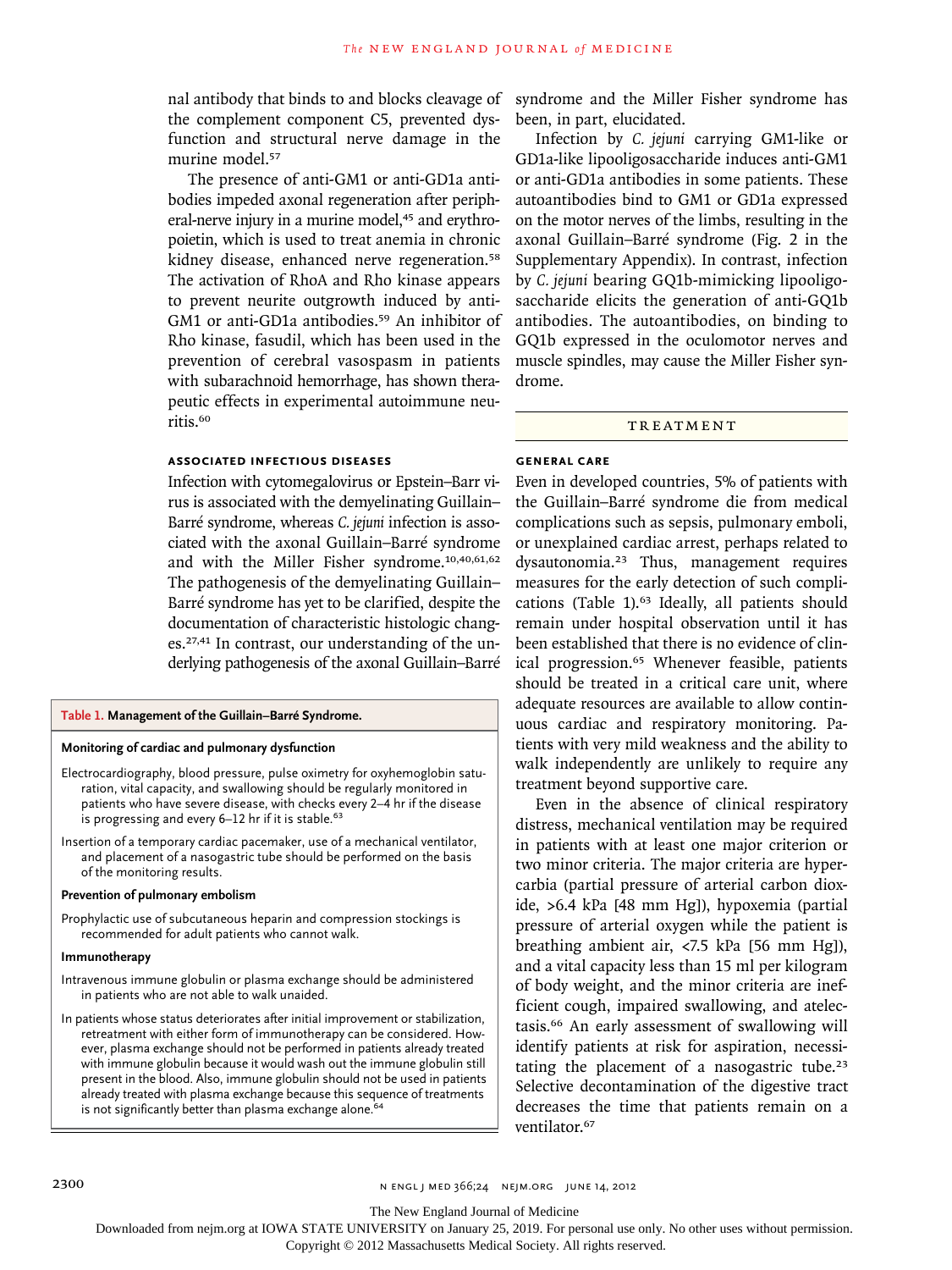Serious and potentially fatal autonomic dysfunction, such as arrhythmia and extreme hypertension or hypotension, occurs in 20% of patients with the Guillain–Barré syndrome.<sup>23</sup> Severe bradycardia may be preceded by wide swings (exceeding 85 mm Hg) in systolic blood pressure from day to day. Bradycardia may be so marked that it causes asystole, warranting the use of a temporary cardiac pacemaker.

When patients with the Guillain–Barré syndrome are not ambulatory, prophylaxis against deep-vein thrombosis, consisting of subcutaneous heparin and the use of compression stockings, is important.23 Other possible complications include urinary retention and constipation, which may be addressed by bladder catheterization and the use of laxatives, respectively. The implementation of early and active individualized rehabilitation programs will maximize the chances of a favorable outcome.<sup>68</sup>

Pain, in the form of dysesthesia or muscular, radicular, arthralgic, and meningitic pain, has been reported to precede weakness in one third of patients with the Guillain–Barré syndrome: two thirds of all patients have pain during the acute phase and one third a year later.<sup>69</sup> Early recognition and treatment are important, and opioids, gabapentin, and carbamazepine may be effective, whereas glucocorticoids are not.<sup>70</sup> Severe fatigue has been reported in 60% of patients<sup>71</sup> and, when persistent, may respond to a program of strengthening, aerobic, and functional exercise.<sup>72</sup>

The Guillain–Barré syndrome can affect the central nervous system. In one study, vivid dreams, hallucinations, or psychosis affected one third of patients.73 These changes occurred during the progression or plateau phase of the syndrome and disappeared as the patients recovered.

#### **IMMUNOTHERAPY**

Plasma exchange was the first treatment that was found to be effective in hastening recovery in patients with the Guillain–Barré syndrome,<sup>74</sup> and it appeared to be most effective when it was started within the first 2 weeks after disease onset in patients who were unable to walk. An electrophysiological examination is not always required for the initiation of immunotherapy. Plasma exchange nonspecifically removes antibodies and complement and appears to be associated with reduced nerve damage and faster clinical improvement, as compared with supportive therapy alone.74 The usual empirical regimen is five exchanges over a period of 2 weeks, with a total exchange of 5 plasma volumes. One trial showed that patients who could walk with or without aid but could not run benefited from two exchanges of 1.5 plasma volumes, but more severely affected patients required at least four exchanges.<sup>75</sup>

Treatment with intravenous immune globulin, initiated within 2 weeks after disease onset, is reported to be about as effective as plasma exchange in patients with the Guillain–Barré syndrome who cannot walk independently.<sup>64,76</sup> It is thought that immune globulin may act by neutralizing pathogenic antibodies and inhibiting autoantibody-mediated complement activation, resulting in reduced nerve injury and faster clinical improvement, as compared with no treatment,77,78 although no comparative studies have been performed. In general, intravenous immune globulin has replaced plasma exchange as the treatment of choice in many medical centers because of its greater convenience and availability. According to the standard treatment regimen, immune globulin is given at a total dose of 2 g per kilogram of body weight over a period of 5 days.64,76 The pharmacokinetics of immune globulin varies among patients, and some patients have a smaller rise in serum IgG after the administration of immune globulin.79 These patients are likely to have a poorer outcome, with fewer able to walk unaided at 6 months. A second course of immune globulin in severely unresponsive patients was reported to be beneficial in one study.<sup>80</sup> Whether this observation holds will be assessed in an international study by the Inflammatory Neuropathy Consortium.

The combination of plasma exchange followed by a course of intravenous immune globulin is not significantly better than plasma exchange or immune globulin alone.64 Neither prednisolone nor methylprednisolone can significantly accelerate recovery or affect the long-term outcome in patients with the Guillain–Barré syndrome.<sup>81,82</sup> One study showed that combined administration of immune globulin and methylprednisolone was not more effective than immune globulin alone, although an analysis corrected for known prognostic factors suggested a short-term effect.<sup>83</sup>

There have been no randomized trials of treatment for patients with the Miller Fisher syndrome. In retrospective analyses, intravenous immune globulin, but not plasmapheresis, re-

The New England Journal of Medicine

Downloaded from nejm.org at IOWA STATE UNIVERSITY on January 25, 2019. For personal use only. No other uses without permission.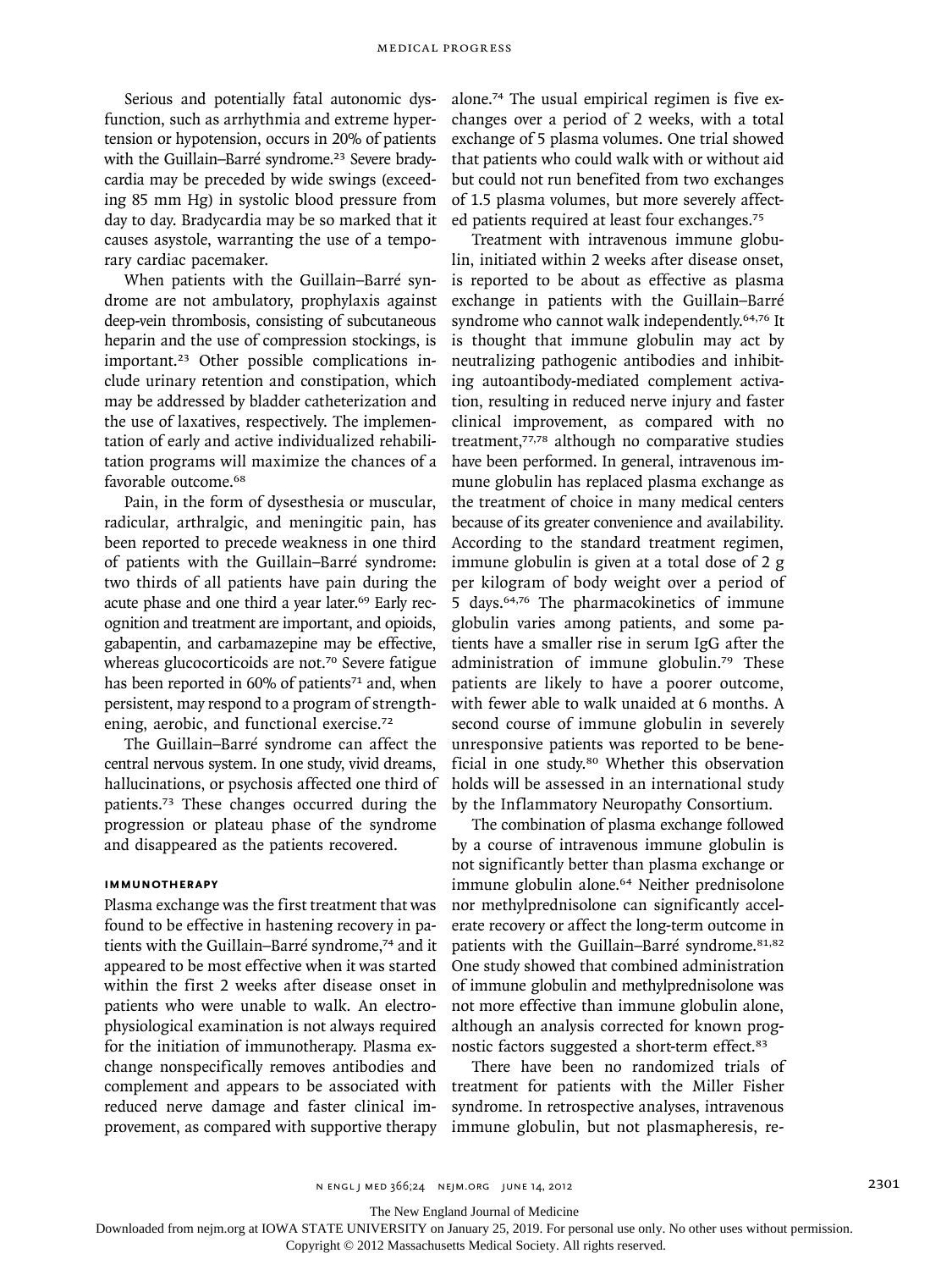sulted in a slight hastening of recovery from ophthalmoplegia or ataxia in patients with the Miller Fisher syndrome, although the time to complete recovery remained unchanged.4,84

## **SUMMARY**

The Guillain–Barré syndrome, an acute immunemediated neuropathy, still carries a grave prognosis. The syndrome is manifested as a spectrum of peripheral-nerve disorders with several clinical variants that are characterized by the distribution of weakness of the limbs or cranialnerve–innervated muscles, underlying pathological abnormalities, and associated autoantibodies.5-7,34,35,37,85

The most frequent antecedent infection is *C. jejuni* infection, which is associated with 30% of cases of the Guillain–Barré syndrome and 20% of cases of the Miller Fisher syndrome.9,40 Molecular mimicry between the bacterial and peripheral-nerve components appears to elicit autoantibodies and induce the development of the

axonal subtype of the Guillain–Barré syndrome or the Miller Fisher syndrome after enteritis with *C. jejuni*. 40,50,53,54 Eculizumab, erythropoietin, and fasudil, which have been used in the treatment of other, unrelated medical conditions, have shown promise in animal models of the Guillain–Barré syndrome,57,58,60 but clinical studies are lacking.

Dr. Hartung reports receiving consulting fees from Biogen Idec, Novartis Pharma, Merck Serono, Bayer HealthCare, and Genzyme and consulting and lecture fees from Baxter, CSL Behring, and Talecris. No other potential conflict of interest relevant to this article was reported.

Disclosure forms provided by the authors are available with the full text of this article at NEJM.org.

We thank Dr. N. Shahrizaila (Department of Medicine, University of Malaya) for her editorial assistance with earlier drafts of the manuscript; Dr. N. Kokubun (Department of Neurology, Dokkyo Medical University) for preparing Figure 1 in the Supplementary Appendix, and for helpful suggestions; Dr. K. Susuki (Department of Neuroscience, Baylor College of Medicine) for preparing Figure 3 in the Supplementary Appendix; and Prof. A. Uncini (Department of Neuroscience and Imaging, G. d'Annunzio University) and Prof. S. Kuwabara (Department of Neurology, Graduate School of Medicine, Chiba University) for their critical review of an earlier version of the manuscript.

#### **REFERENCES**

**1.** Guillain G, Barré JA, Strohl A. Sur un syndrome de radiculonévrite avec hyperalbuminose du liquide céphalo-rachidien sans réaction cellulaire: remarques sur les caractères cliniques et graphiques des réflexes tendineux. Bulletins et mémoires de la Société des Médecins des Hôpitaux de Paris 1916;40:1462-70.

**2.** Hughes RAC, Swan AV, Raphaël JC, Annane D, van Koningsveld R, van Doorn PA. Immunotherapy for Guillain-Barré syndrome: a systematic review. Brain 2007; 130:2245-57.

**3.** Fisher M. An unusual variant of acute idiopathic polyneuritis (syndrome of ophthalmoplegia, ataxia and areflexia). N Engl J Med 1956;255:57-65.

**4.** Mori M, Kuwabara S, Fukutake T, Yuki N, Hattori T. Clinical features and prognosis of Miller Fisher syndrome. Neurology 2001;56:1104-6.

**5.** Sekiguchi Y, Uncini A, Yuki N, et al. Antiganglioside antibodies are associated with axonal Guillain-Barré syndrome: a Japanese-Italian collaborative study. J Neurol Neurosurg Psychiatry 2012;83: 23-8.

**6.** Ito M, Kuwabara S, Odaka M, et al. Bickerstaff's brainstem encephalitis and Fisher syndrome form a continuous spectrum: clinical analysis of 581 cases. J Neurol 2008;255:674-82.

**7.** Ito M, Matsuno K, Sakumoto Y, Hirata K, Yuki N. Ataxic Guillain-Barré syn-

drome and acute sensory ataxic neuropathy form a continuous spectrum. J Neurol Neurosurg Psychiatry 2011;82:294-9.

**8.** Sejvar JJ, Baughman AL, Wise M, Morgan OW. Population incidence of Guillain-Barré syndrome: a systematic review and meta-analysis. Neuroepidemiology 2011;36:123-33.

**9.** Poropatich KO, Walker CL, Black RE. Quantifying the association between Campylobacter infection and Guillain-Barré syndrome: a systematic review. J Health Popul Nutr 2010;28:545-52.

**10.** Hadden RDM, Karch H, Hartung HP, et al. Preceding infections, immune factors, and outcome in Guillain-Barré syndrome. Neurology 2001;56:758-65.

**11.** Jacobs BC, Rothbarth PH, van der Meché FGA, et al. The spectrum of antecedent infections in Guillain-Barré syndrome: a case-control study. Neurology 1998;51:1110-5.

**12.** Orlikowski D, Porcher R, Sivadon-Tardy V, et al. Guillain-Barré syndrome following primary cytomegalovirus infection: a prospective cohort study. Clin Infect Dis 2011;52:837-44.

**13.** Kang JH, Sheu JJ, Lin HC. Increased risk of Guillain-Barré syndrome following recent herpes zoster: a populationbased study across Taiwan. Clin Infect Dis 2010;51:525-30.

**14.** Lehmann HC, Hartung HP, Kieseier BC, Hughes RAC. Guillain-Barré syndrome after exposure to influenza virus. Lancet Infect Dis 2010;10:643-51.

**15.** Dieleman J, Romio S, Johansen K, Weibel D, Bonhoeffer J, Sturkenboom M. Guillain-Barré syndrome and adjuvanted pandemic influenza A (H1N1) 2009 vaccine: multinational case-control study in Europe. BMJ 2011;343:d3908.

**16.** Sejvar JJ, Kohl KS, Gidudu J, et al. Guillain-Barré syndrome and Fisher syndrome: case definitions and guidelines for collection, analysis, and presentation of immunization safety data. Vaccine 2011; 29:599-612.

**17.** Asbury AK, Cornblath DR. Assessment of current diagnostic criteria for Guillain-Barré syndrome. Ann Neurol 1990;27:Suppl:S21-S24.

**18.** Nishimoto Y, Odaka M, Hirata K, Yuki N. Usefulness of anti-GQ1b IgG antibody testing in Fisher syndrome compared with cerebrospinal fluid examination. J Neuroimmunol 2004;148:200-5.

**19.** Kuitwaard K, van Koningsveld R, Ruts L, Jacobs BC, van Doorn PA. Recurrent Guillain-Barré syndrome. J Neurol Neurosurg Psychiatry 2009;80:56-9.

**20.** Yuki N, Kokubun N, Kuwabara S, et al. Guillain-Barré syndrome associated with normal or exaggerated tendon reflexes. J Neurol 2011 December 6 (Epub ahead of print).

**21.** Ruts L, Drenthen J, Jacobs BC, van Doorn PA. Distinguishing acute-onset

2302 **N ENGL J MED 366:24 NEIM.ORG JUNE 14, 2012** 

The New England Journal of Medicine

Downloaded from nejm.org at IOWA STATE UNIVERSITY on January 25, 2019. For personal use only. No other uses without permission.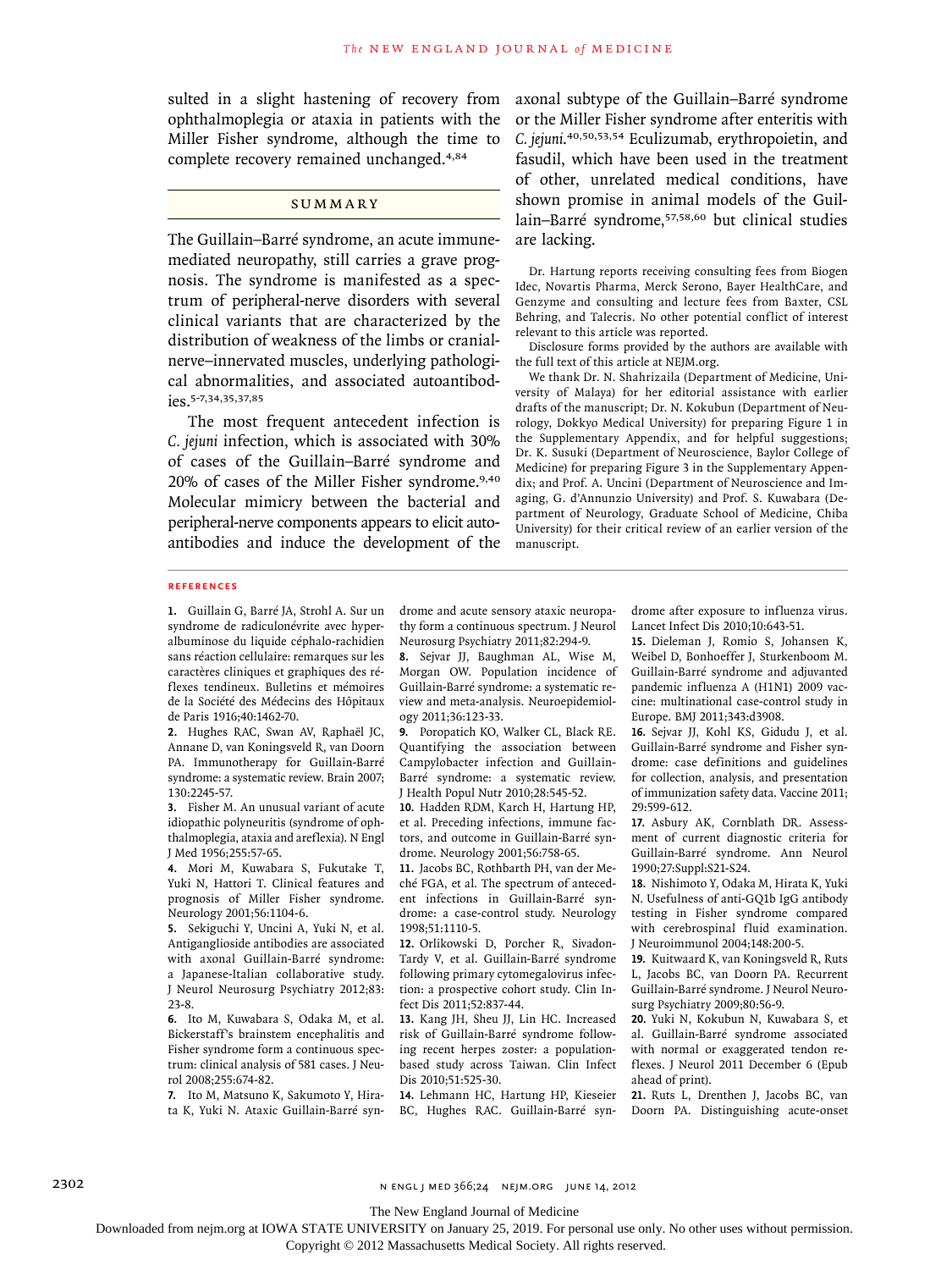CIDP from fluctuating Guillain-Barré syndrome: a prospective study. Neurology 2010;74:1680-6.

**22.** Hiraga A, Mori M, Ogawara K, Hattori T, Kuwabara S. Differences in patterns of progression in demyelinating and axonal Guillain-Barré syndromes. Neurology 2003;61:471-4.

**23.** Hughes RAC, Wijdicks EF, Benson E, et al. Supportive care for patients with Guillain-Barré syndrome. Arch Neurol 2005;62:1194-8.

**24.** van Koningsveld R, Steyerberg EW, Hughes RAC, Swan AV, van Doorn PA, Jacobs BC. A clinical prognostic scoring system for Guillain-Barré syndrome. Lancet Neurol 2007;6:589-94.

**25.** Walgaard C, Lingsma HF, Ruts L, van Doorn PA, Steyerberg EW, Jacobs BC. Early recognition of poor prognosis in Guillain-Barré syndrome. Neurology 2011; 76:968-75.

**26.** Walgaard C, Lingsma HF, Ruts L, et al. Prediction of respiratory insufficiency in Guillain-Barré syndrome. Ann Neurol 2010;67:781-7.

**27.** Asbury AK, Arnason BG, Adams RD. The inflammatory lesion in idiopathic polyneuritis: its role in pathogenesis. Medicine (Baltimore) 1969;48:173-215.

**28.** McKhann GM, Cornblath DR, Griffin JW, et al. Acute motor axonal neuropathy: a frequent cause of acute flaccid paralysis in China. Ann Neurol 1993;33:333-42.

**29.** Hadden RDM, Cornblath DR, Hughes RAC, et al. Electrophysiological classification of Guillain-Barré syndrome: clinical associations and outcome. Ann Neurol 1998;44:780-8.

**30.** Ho TW, Mishu B, Li CY, et al. Guillain-Barré syndrome in northern China: relationship to *Campylobacter jejuni* infection and anti-glycolipid antibodies. Brain 1995;118:597-605.

**31.** Islam Z, Jacobs BC, van Belkum A, et al. Axonal variant of Guillain-Barré syndrome associated with Campylobacter infection in Bangladesh. Neurology 2010;74: 581-7.

**32.** Nachamkin I, Arzarte Barbosa P, Ung H, et al. Patterns of Guillain-Barré syndrome in children: results from a Mexican population. Neurology 2007;69:1665-71.

**33.** Uncini A, Manzoli C, Notturno F, Capasso M. Pitfalls in electrodiagnosis of Guillain-Barré syndrome subtypes. J Neurol Neurosurg Psychiatry 2010;81:1157-63. **34.** Capasso M, Notturno F, Mazoli C, Uncini A. Involvement of sensory fibers in axonal subtypes of Guillain-Barré syndrome. J Neurol Neurosurg Psychiatry 2011;82:664-70.

**35.** Capasso M, Caporale CM, Pomilio F, Gandolfi P, Lugaresi A, Uncini A. Acute motor conduction block neuropathy: another Guillain-Barré syndrome variant. Neurology 2003;61:617-22.

**36.** Ropper AH. Further regional variants

of acute immune polyneuropathy: bifacial weakness or sixth nerve paresis with paresthesias, lumbar polyradiculopathy, and ataxia with pharyngeal-cervical-brachial weakness. Arch Neurol 1994;51:671-5.

**37.** Nagashima T, Koga M, Odaka M, Hirata K, Yuki N. Continuous spectrum of pharyngeal-cervical-brachial variant of Guillain-Barré syndrome. Arch Neurol 2007;64:1519-23.

**38.** Ropper AH. Unusual clinical variants and signs in Guillain-Barré syndrome. Arch Neurol 1986;43:1150-2.

**39.** Lyu RK, Tang LM, Cheng SY, Hsu WC, Chen ST. Guillain-Barré syndrome in Taiwan: a clinical study of 167 patients. J Neurol Neurosurg Psychiatry 1997;63:494- 500.

**40.** Koga M, Gilbert M, Li J, et al. Antecedent infections in Fisher syndrome: a common pathogenesis of molecular mimicry. Neurology 2005;64:1605-11.

**41.** Hafer-Macko CE, Sheikh KA, Li CY, et al. Immune attack on the Schwann cell surface in acute inflammatory demyelinating polyneuropathy. Ann Neurol 1996; 39:625-35.

**42.** Hafer-Macko C, Hsieh S-T, Li CY, et al. Acute motor axonal neuropathy: an antibody-mediated attack on axolemma. Ann Neurol 1996;40:635-44.

**43.** Griffin JW, Li CY, Macko C, et al. Early nodal changes in the acute motor axonal neuropathy pattern of the Guillain-Barré syndrome. J Neurocytol 1996; 25:33-51.

**44.** Dehaene I, Martin JJ, Geens K, Cras P. Guillain-Barré syndrome with ophthalmoplegia: clinicopathologic study of the central and peripheral nervous systems, including the oculomotor nerves. Neurology 1986;36:851-4.

**45.** Lopez PH, Zhang G, Zhang J, et al. Passive transfer of IgG anti-GM1 antibodies impairs peripheral nerve repair. J Neurosci 2010;30:9533-41.

**46.** Chiba A, Kusunoki S, Obata H, Machinami R, Kanazawa I. Serum anti-GQ1b IgG antibody is associated with ophthalmoplegia in Miller Fisher syndrome and Guillain-Barré syndrome: clinical and immunohistochemical studies. Neurology 1993;43:1911-7.

**47.** Liu JX, Willison HJ, Pedrosa-Domellof F. Immunolocalization of GQ1b and related gangliosides in human extraocular neuromuscular junctions and muscle spindles. Invest Ophthalmol Vis Sci 2009; 50:3226-32.

**48.** Koga M, Yoshino H, Morimatsu M, Yuki N. Anti-GT1a IgG in Guillain-Barré syndrome. J Neurol Neurosurg Psychiatry 2002;72:767-71.

**49.** Kusunoki S, Kaida K. Antibodies against ganglioside complexes in Guillain-Barré syndrome and related disorders. J Neurochem 2011;116:828-32.

**50.** Yuki N, Taki T, Inagaki F, et al. A bac-

terium lipopolysaccharide that elicits Guillain-Barré syndrome has a GM1 ganglioside-like structure. J Exp Med 1993; 178:1771-5.

**51.** Houliston RS, Koga M, Li J, et al. A *Haemophilus influenzae* strain associated with Fisher syndrome expresses a novel disialylated ganglioside mimic. Biochemistry 2007;46:8164-71.

**52.** Willison HJ. Biomarkers in experimental models of antibody-mediated neuropathies. J Peripher Nerv Syst 2011;16: Suppl 1:60-2.

**53.** Susuki K, Rasband MN, Tohyama K, et al. Anti-GM1 antibodies cause complement-mediated disruption of sodium channel clusters in peripheral motor nerve fibers. J Neurosci 2007;27:3956-67. **54.** Yuki N, Susuki K, Koga M, et al. Carbohydrate mimicry between human ganglioside GM1 and *Campylobacter jejuni* lipooligosaccharide causes Guillain-Barré syndrome. Proc Natl Acad Sci U S A 2004; 101:11404-9.

**55.** Greenshields KN, Halstead SK, Zitman FM, et al. The neuropathic potential of anti-GM1 autoantibodies is regulated by the local glycolipid environment in mice. J Clin Invest 2009;119:595-610.

**56.** Goodfellow JA, Bowes T, Sheikh K, et al. Overexpression of GD1a ganglioside sensitizes motor nerve terminals to anti-GD1a antibody-mediated injury in a model of acute motor axonal neuropathy. J Neurosci 2005;25:1620-8.

**57.** Halstead SK, Zitman FM, Humphreys PD, et al. Eculizumab prevents anti-ganglioside antibody-mediated neuropathy in a murine model. Brain 2008;131:1197- 208.

**58.** Zhang G, Lehmann HC, Bogdanova N, Gao T, Zhang J, Sheikh KA. Erythropoietin enhances nerve repair in antiganglioside antibody-mediated models of immune neuropathy. PLoS One 2011; 6(10):e27067.

**59.** Zhang G, Lehmann HC, Manoharan S, et al. Anti-ganglioside antibody-mediated activation of RhoA induces inhibition of neurite outgrowth. J Neurosci 2011;31:1664-75.

**60.** Pineda AA, Minohara M, Kawamura N, et al. Preventive and therapeutic effects of the selective Rho-kinase inhibitor fasudil on experimental autoimmune neuritis. J Neurol Sci 2011;306:115-20.

**61.** Drenthen J, Yuki N, Meulstee J, et al. Guillain-Barré syndrome subtypes related to Campylobacter infection. J Neurol Neurosurg Psychiatry 2011;82:300-5.

**62.** Kuwabara S, Ogawara K, Misawa S, et al. Does *Campylobacter jejuni* infection elicit "demyelinating" Guillain-Barré syndrome? Neurology 2004;63:529-33.

**63.** van Doorn PA, Ruts L, Jacobs BC. Clinical features, pathogenesis, and treatment of Guillain-Barré syndrome. Lancet Neurol 2008;7:939-50.

n engl j med 366;24 nejm.org june 14, 2012 2303

The New England Journal of Medicine

Downloaded from nejm.org at IOWA STATE UNIVERSITY on January 25, 2019. For personal use only. No other uses without permission.